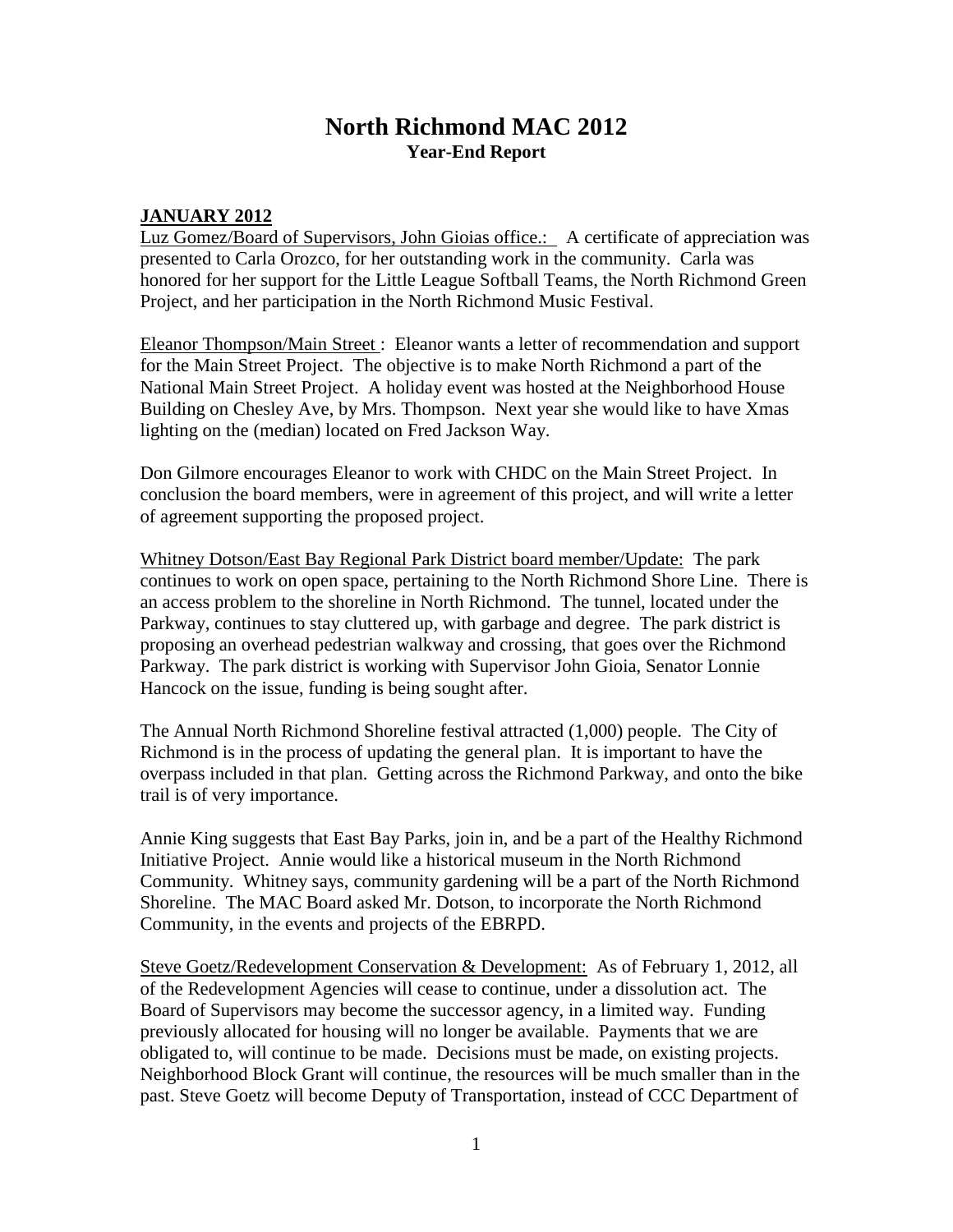Conservation & Development. Mr. Goetz will provide more information on the new plans, at the next MAC Meeting. A senate bill (659) is being proposed by Senator Steinberg, it may provide hope for the Redevelopment Agencies.

Luz Gomez, Supervisor John Gioia's Office: the coat drive at Verde School, was a great success. Supervisor John Gioia, will become the new chairperson, of the East Bay Air District.

The humanitarian Award was awarded to Corrine Sain. Part IV of the North Richmond Movie, is available for public viewing. There are two openings on the MAC Board. The West County Alcohol Policy Group is opposing Wall Mart from getting an alcohol license. Sunnyside Organic Seedlings wants to come back to the North Richmond Area.

Don Gilmore/CHDC: Free income tax services will be available to the community. The services are offered at Community Heritage Senior Citizen Building, located at Fred Jackson Way, North Richmond.

Every  $4^{th}$  Tuesday, Neighborhood Watch meets from 6 p.m.  $-4$  p.m., located at the SIT Site on Fred Jackson Way, for more information, contact Annie King, (510) 374-7111.

## **FEBRUARY 2012**

Steve Goetz/CCC County: Mr. Goetz came to the MAC meeting to discuss the, "taking over of the redevelopment agency".

To wind down the activities of the redevelopment agency, CCC Board of Supervisors will have its own budget. February 14, 2012, will be the initiation of the oversight board. Seven members, an independent agency. People who have contracts will be carried out.

Members of the new board will not get paid, they function just any other public official. The State Department of Finance will over see them. There is a lot of conflict going on that has to be worked out.

There are (14) contracts/agreements in existence, enforceable obligations will be paid by (property tax).

We will keep the properties brought by low income housing money. We will be short on CCC Sheriff's Deputies.

The North Richmond Specific Plan: 45 million dollars for back bone infra-structure 17 million dollars for public improvement

Developers were relying on redevelopment agency to pay for infra-structures. The land can not be used for infrastructure of residential land use.

Supervisor John Gioia has no objection on this offer. We must come up with another plan. We do not want to attract undesirable industrial use. How can we discourage that?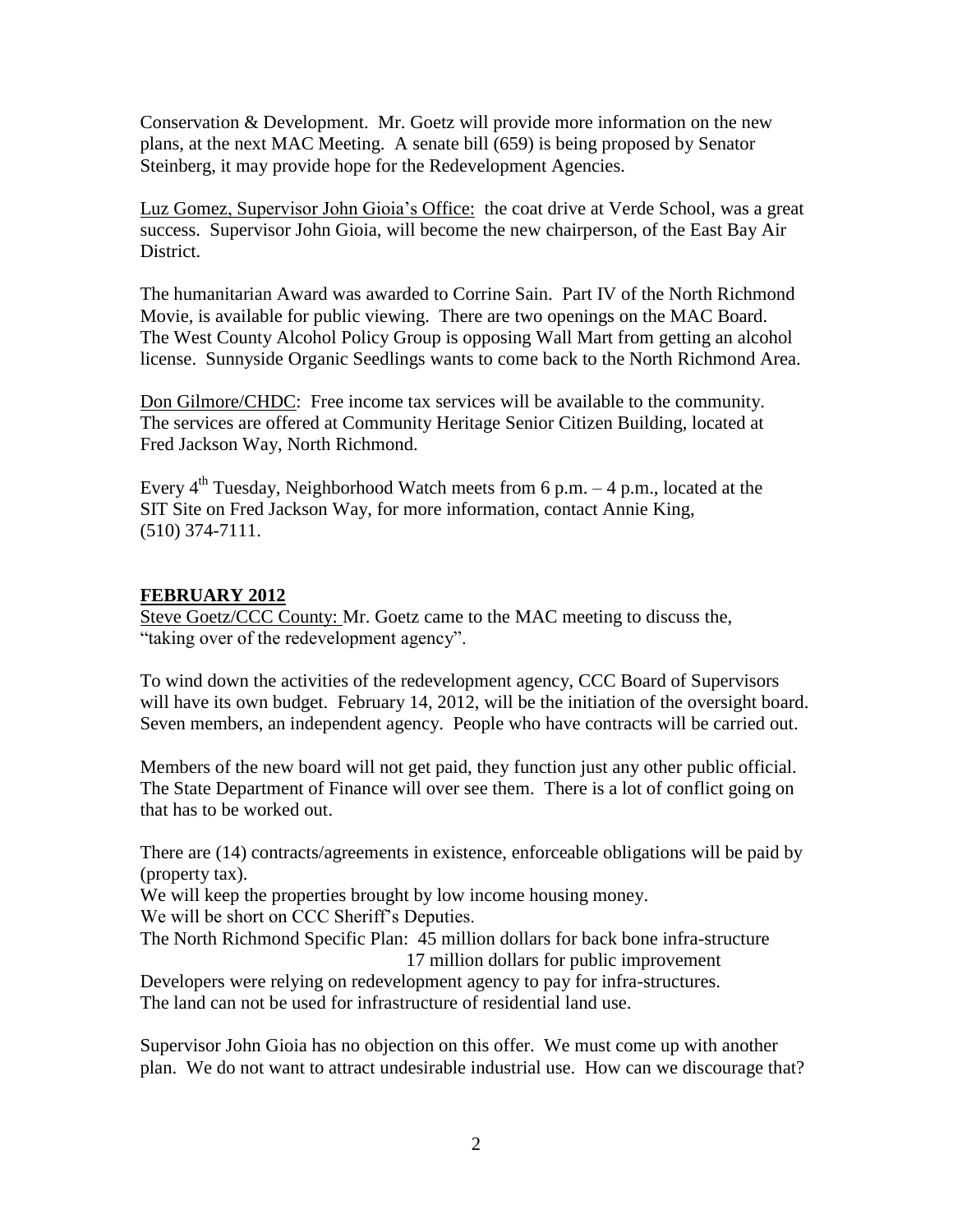# **MARCH 2012**

Men and Women of Valor-North Richmond Clean-Up Update (Pam Saucer-Bilbo) They did not show up for the MAC meeting this time. They came last month, we talked about their clean-up program. All didn't go too well with the clean up. Participants were under the impression that this was a pay position. Turns out that it was not a pay position. People were real angry and up-set. Valor didn't have their non-profit status either. They were to present this before the MAC board. Various organizations have been coming into North Richmond, with their programs, but they have not been coming before the MAC and making a presentation.

Maricela Navarro/MAC board/resignation: Maricela will be resigning as a member of the MAC board. We appreciated having her service, on the board. Her outstanding work in the community will be greatly missed. Maybe our paths will cross again some day.

Timothy Ewell/County Administrator's Office: The Contra Costa Board of Supervisors is seeking a public member for the Oversight Board of the Contra Costa County Redevelopment Successor Agency. On February 1, 2012, the Contra Costa county Redevelopment Agency was eliminated and the County board of Supervisors became the Contra Costa County Redevelopment successor Agency pursuant to a new state law (ABx1 26.) In this new role, the Board of Supervisors will close out the remaining activities and obligations of the former redevelopment agency under the direction of an Oversight Board, which the state mandates be established for each former redevelopment agency. All applicants must live in Contra Costa County. Members of the Oversight Board do not receive compensation.

## **APRIL 2012**

**LAW ENFORCEMENT AGENCY REPORTS (for March)**

Deputy Terrill and Deputy Coniglio/CCC Sheriff's Department

| Reports                     | 59 |
|-----------------------------|----|
| <b>Select Crimes</b>        | 18 |
| <b>Property Crimes</b>      | 12 |
| <b>Auto Thief</b>           |    |
| <b>Residential Burglary</b> |    |
| Thefts                      | 3  |
| <b>Strong Arm Robbery</b>   |    |
| Vandalism                   |    |
| Arrest                      | 12 |
| Shootings                   | っ  |

During 3/12, there was a shooting at Market and Giaramita Street. A shooting occurred on  $3/22$ , in the 1500 block of First Street. On  $4/17$  there were two shootings at  $5<sup>th</sup>$  and Market, around 1:00 p.m., one victim was fatally wounded.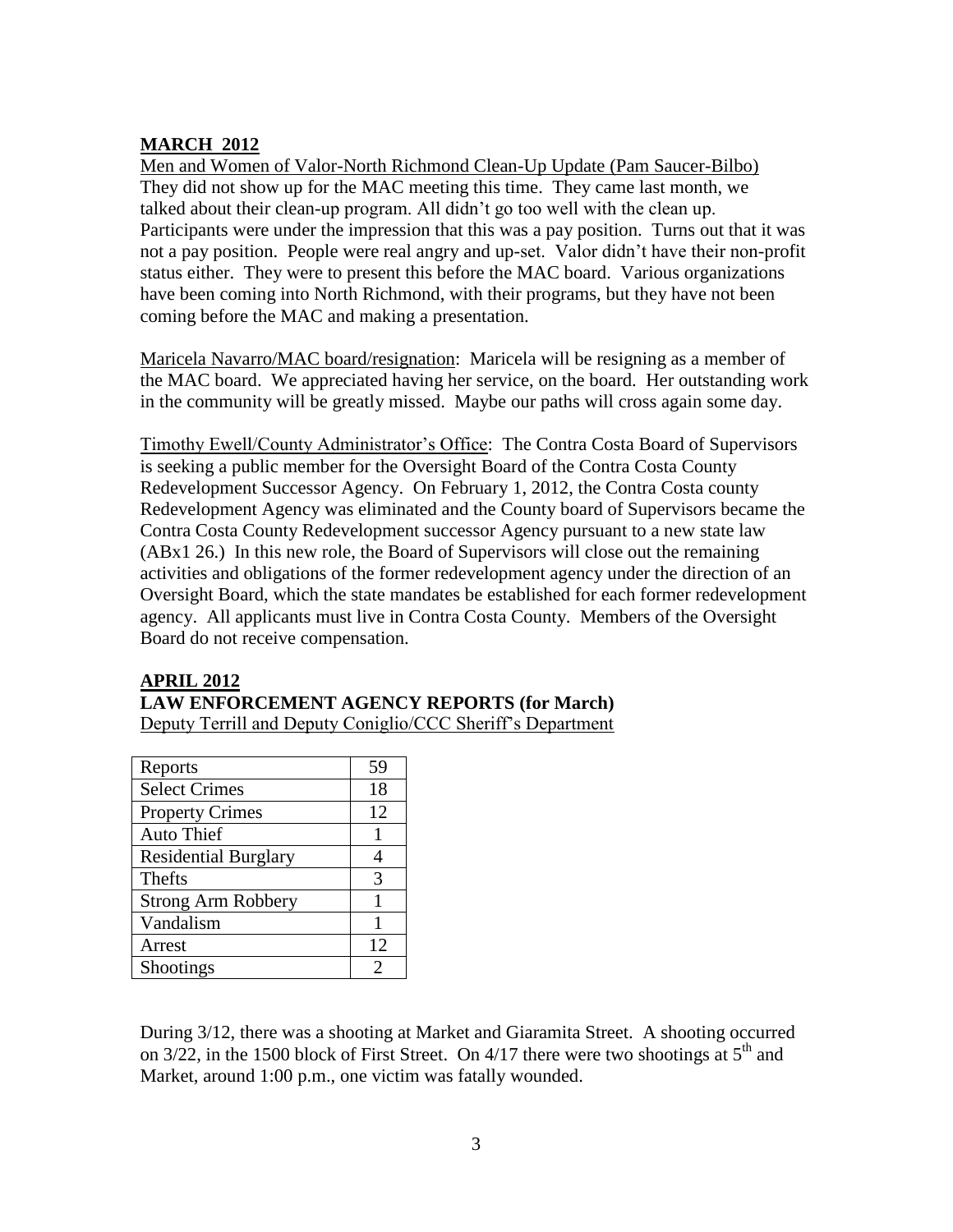The shooting that occurred on 4/17, has the residents angered and upset. The response time that it took for the paramedics to arrive on the crime scene, was (45) minutes after the crime happened. The sheriff's department arrived about a minute and a half after the shooting occurred. In conclusion, data and facts will be gathered, and presented at the next up-coming MAC meeting

| Parking Tickets (street sweeping) | 105 |
|-----------------------------------|-----|
| Wrecks                            |     |
| <b>Stolen Vehicle Recovery</b>    | 11  |
| Impounds                          | 22  |
| <b>Stolen Vehicles</b>            |     |
| Arrest                            |     |
| <b>Traffic Citations</b>          |     |

Officer Jason Gordon/CHP (Oakland)

Parking tickets were issued, during the time period for street sweeping. Tickets will also be issued for parking on the sidewalks. Officer Gordon, made the MAC board aware that parking rules will be enforced at all times.

Eleanor Thompson/Main Street Project: requesting for funding for her Main Street Project. She also seeks help for some elderly people that are in need of some repairs on their house. It was made clear that Eleanor was seeking Mitigation Funds. It also was made clear that the money was no longer available to the community.

A shooting that occurred on 4/17/12, has residents angered and upset, about the response time that it took for the paramedics to arrive at the scene. It is rumored that the ambulance didn't arrive until (45 minutes) after the sheriff's units arrived. The sheriff's department arrived about a minute and a half after the shooting occurred. The majority of the community disagrees with these findings. This issue will be looked into, and held over to the next up-coming MAC Meeting.

Discussion regarding Men and Women of Valor-North Richmond clean-up (Pam Saucer-Bilbo/Mr. Saucer/Mr. Zee): The clean up was successful, over (150) participants. A problem occurred, the workers thought this was a paid position and it turned out to be a volunteer project. Valor is expecting to receive funding for further projects.

REACH stepped in and tried to assist Valor on this project. They offered training to some of the participants, and have been successful in placing (five) people in paying jobs. A question was asked of Valor, if they had their not-profit status, the answer was (no).

MAC recommended that Valor get their business together. It was suggested that Valor make a presentation to the MAC Board, before implementing any future projects in North Richmond.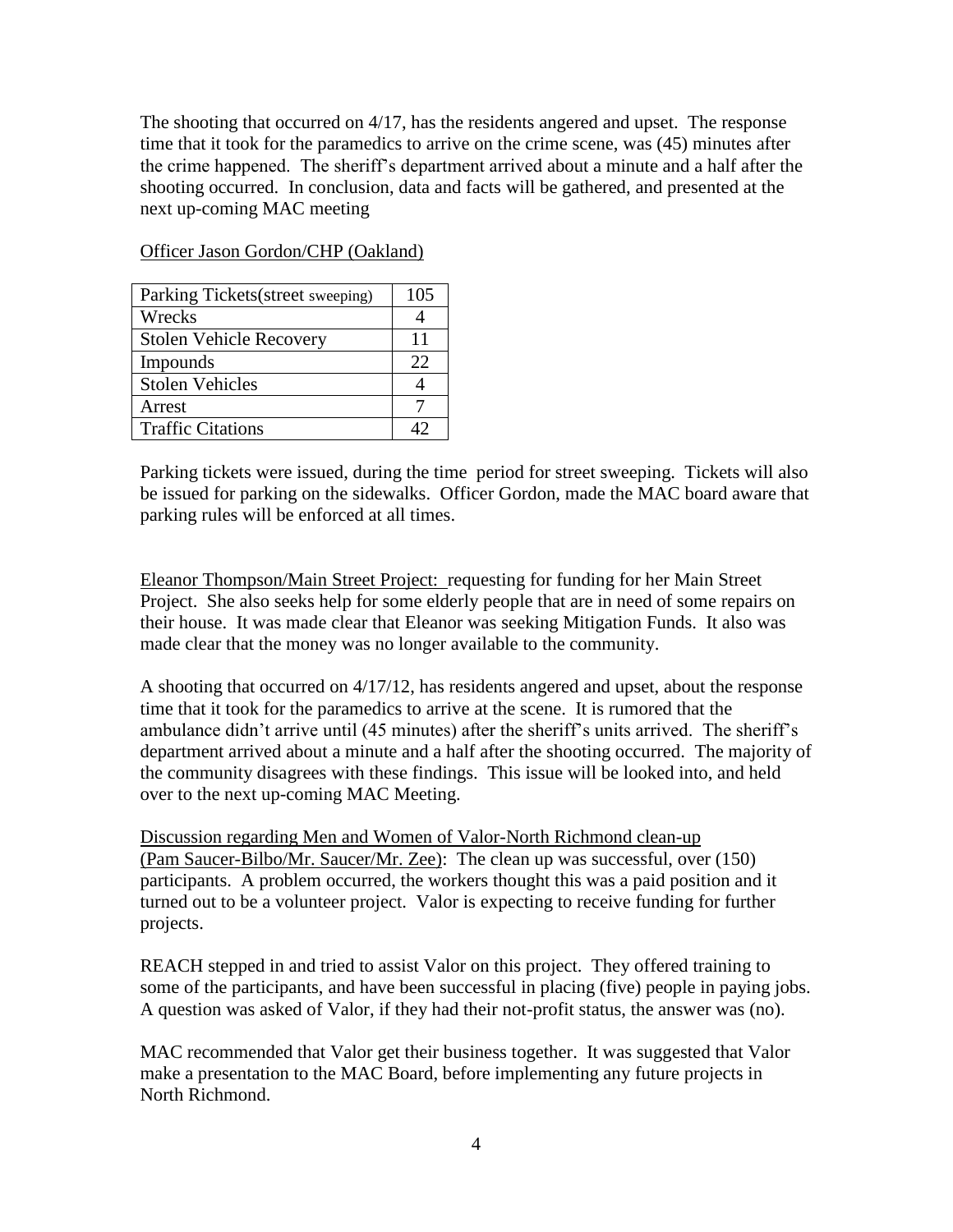David Brockbank, Department of Conservation and Development/CCC (CONSIDER and MAKE RECOMMENDATION regarding a request for approval of a Vesting Tentative Map, and a Preliminary and Final Development Plan to subdivide 29.2 acres into 240 residential units.) The subject site is located at 500 Pittsburg Avenue North Richmond, CA.

Healthy Richmond Update (Rebecca Brown and / or Annie King-Meredith The project is scheduled to work in (14) communities, Richmond was chosen as one of the cities, to participate in this project. The objective is to make the city healthier in all aspects of life. The project is scheduled to last for ten years. A steering committee of local residents is being formed. Rebecca Brown's office is located at the Youth Build Building, on Fred Jackson Way, in North Richmond. Various programs have been established as a result of this program: Safe Community/Healthy Community, Neighborhood watch, Healthy Eating. As a result of this program, the community will see changes and results in the neighborhood.

Luz Gomez, Supervisor John Gioia's Office: The  $7<sup>th</sup>$  annual Cinco De Mavo Parade, will be held on Saturday, May  $5<sup>th</sup>$ , 2012. The location will be on  $23<sup>rd</sup>$  Street, Richmond/ San Pablo CA.

Kimmie James will soon be issued a permit, to open a store on Grove Street in North Richmond, a building formerly known as the (Old Lone Star).

Next Tuesday the Board of Supervisors passed an ordinance to start working on a plan to reduce green house gases, and to install more solar installation.

Don Gilmore/CHDC: The free tax preparation season was a great success; statistics will be presented at next month's MAC meeting.

The Heritage Point Project will remain in the North Richmond Plans. Regardless of budget cuts, the plans remain for Heritage Point Project.

Carla Orozco – Mitigation Fee-funded, NHNR: There will be an Earth Day Event, this Saturday in North Richmond. Location: Community Garden, on Fred Jackson Way. Lunch will be served at the site.

The Little League Softball teams are up and running, there is more participation this year.

The trash project is an on-going effort, to keep the streets of North Richmond Clean and Healthy. Call Carla if you see any ill-legal dumping. (510) 776-7568.

### **May 2012 LAW ENFORCEMENT AGENCY REPORTS (for April)** Deputy Terrill and Deputy Coniglio/CCC Sheriffs Department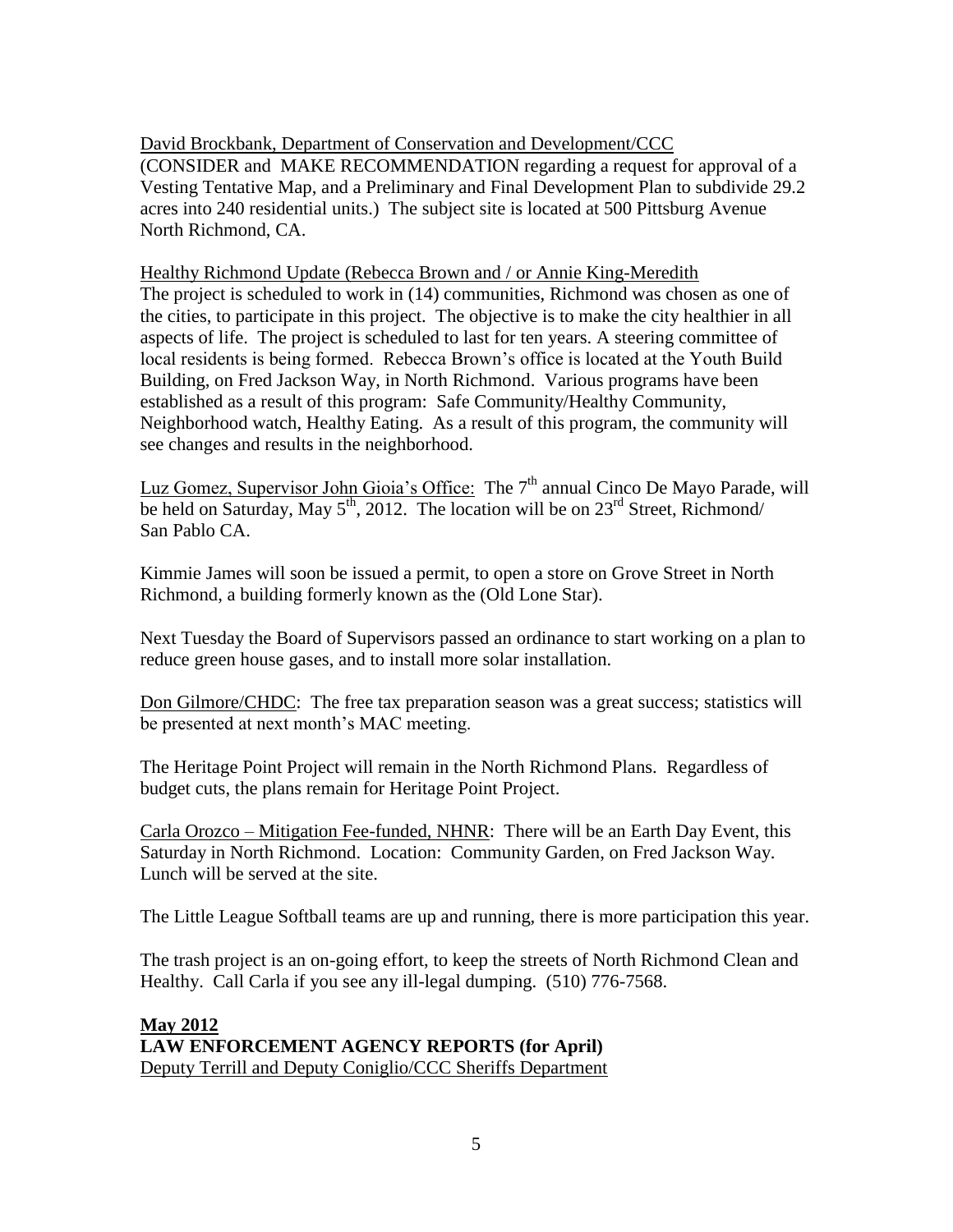| Reports                     | 59 |
|-----------------------------|----|
| Select Crimes N. R.         | 13 |
| Select Crimes W. C.         | 55 |
| <b>Property Crimes</b>      | 10 |
| <b>Commercial Burglary</b>  |    |
| <b>Residential Burglary</b> | 3  |
| Thefts                      | 3  |
| <b>Strong Arm Burglary</b>  |    |
| Vandalism                   | 3  |
| Arrests                     | 12 |

Dr. Clark wanted to know what is a select crime. (Select crimes deal with the quality of life issues.)

Officer Gordon/California Highway Patrol:

| Verbal Warnings                               | 26  |
|-----------------------------------------------|-----|
| Motor Service (cars being pushed off freeway) |     |
| Parking Citations/Street Sweeping             | 78  |
| <b>Moving Violations</b>                      | 48  |
| Vehicle Storage                               | 2   |
| DUI'S                                         | 2   |
| Vehicle Recovery                              |     |
| Parking tickets                               | 103 |
| Moving Violations (citations issued)          | 32  |

#### Officer Camelo/Richmond Police Department

| Calls for Service               | 113 |
|---------------------------------|-----|
| <b>Shoot Spotter Activation</b> |     |
| Robbery                         |     |
| Carjacking                      |     |
| <b>Illegal Dumping Call</b>     |     |

Luz will look into possible funding, for shoot spotters for the county side of N. R.

Apostle Fredereck J. Hamilton and Pastor Carolyn Hamilton, has problems at their resident, located at 128 Henry Clark Lane. The house has structural problems, and a severe case of mold and mildew. Professional testing has been performed on the property. A civil law suit, against the builders has been filed. These people are at the MAC meeting seeking some type of direction, in resolving their housing problems.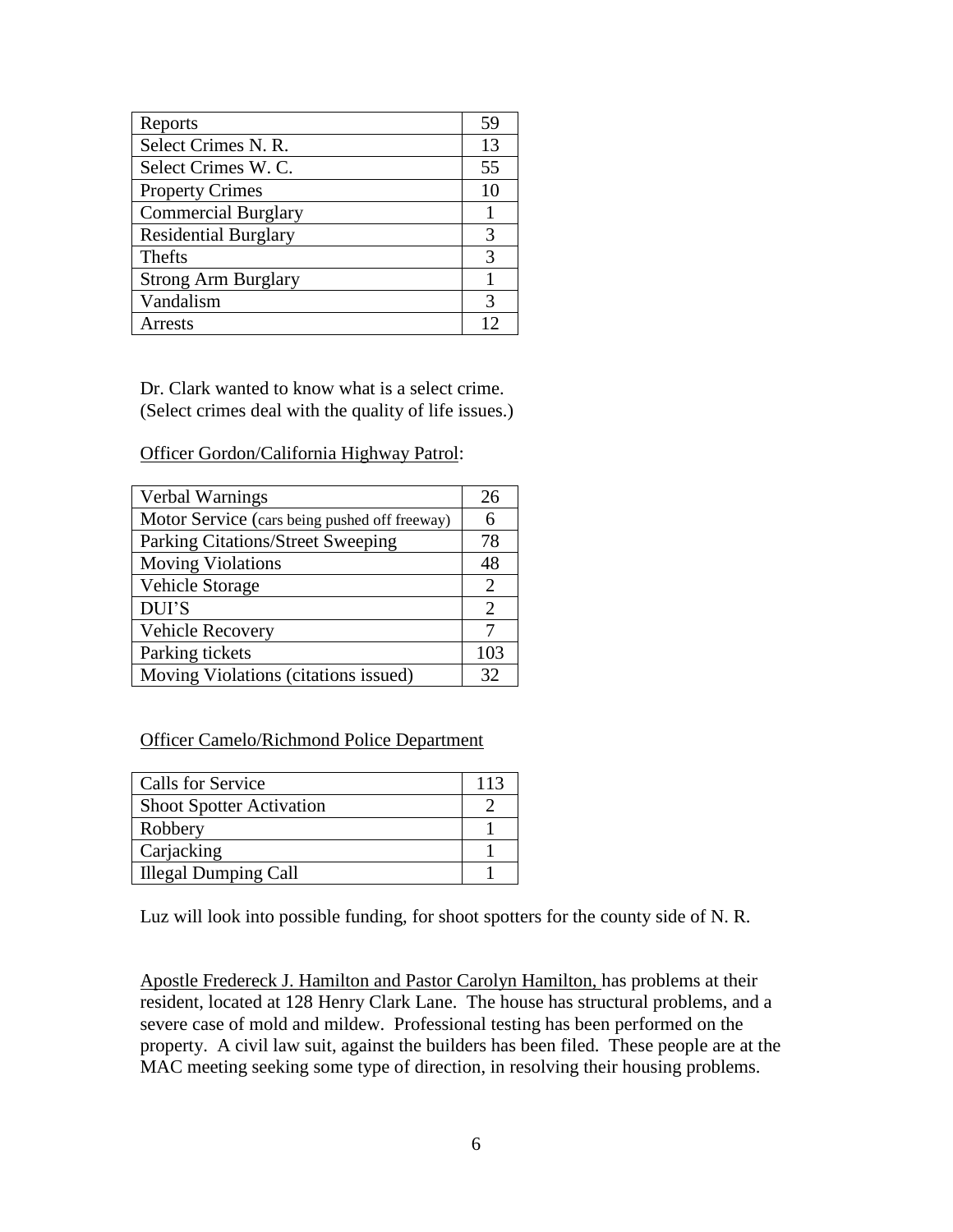Luz stated that the MAC cannot make any recommendations, based on the fact that a civil law suit is in process. This is not the first time, such problems has occurred at the Parkway Estates Houses. Dr. Clark says that he will not tolerate this type of second hand work . There was also water damage, reported by several residents.

RECEIVE REPORTS and DISCUSS Emergency Response following the April 17<sup>th</sup> shooting incident in North Rihcmond. (Contra Costa Fire Protection District, Office of the Sheriff, American Medical Response-AMR. Contra Emergency medical Services)

Pat Frost, RN, Ms, PNP (EMS DIRECTOR), CCEMS, The procedures of the EMS were explained. She stated that after the police secure a crime scene, such as the incident on April 17, 2012, the fire department would be the first on the scene, after the police. The fire department does provide patient care, and they will also wait at a staging area if they would be endangered, upon going into a crime scene.

Ltd. Moreland, says that the officers responded within a couple of minutes after the shooting occurred. No further comment was available, because of a civil law suit in progress.

Byrion Berher of the CCC Fire District: After receiving a call at 1:06 p.m., he arrived at the crime scene at 1:13 p.m. The fire department arrived about eight minutes after receiving their call. The ambulance was notified and dispatched to the scene, but was asked to stage for several minutes. At 1:12 p.m. a second ambulance was requested to the crime scene. The second ambulance arrived at the scent at 1:15 p.m.

Luz asked what is the range of time for the EMS to respond to the North Richmond Area. It takes about (7) minutes for the EMS to respond to the area. In a trauma they try to get a person to the hospital in less than (60 minutes). For cardiac arrest victims, it takes from (5 to 7 minutes) to get to a hospital.

HEAL Collaborative update (Aurora Lopez): Healthy Eating, Active Living, Richmond HEAL Zone. The Richmond HEAL Zone is a network of community partners working together to help make healthy choices the easy choice for Richmond residents. Their goal is to help prevent diseases such as diabetes and hypertension that often result from being overweight or obese.

The HEAL Zone is working from a community action plan, (CAP). A plan created by Richmond residents, specifically for Richmond residents.

Social Progress Inc./Eleanor Thompson: Plans for a  $4<sup>th</sup>$  of July festival and parade are being made. The  $1<sup>st</sup>$  annual parade, will take place on the median, located between Chesley Avenue and Silver Street, on Fred Jackson Way, formerly  $3<sup>rd</sup>$  Street, in North Richmond.

Shirley Boddie: Shirley is sponsoring a non-profit group in the area. This program is to help improve all aspects of life, of people in this community. A meeting will be held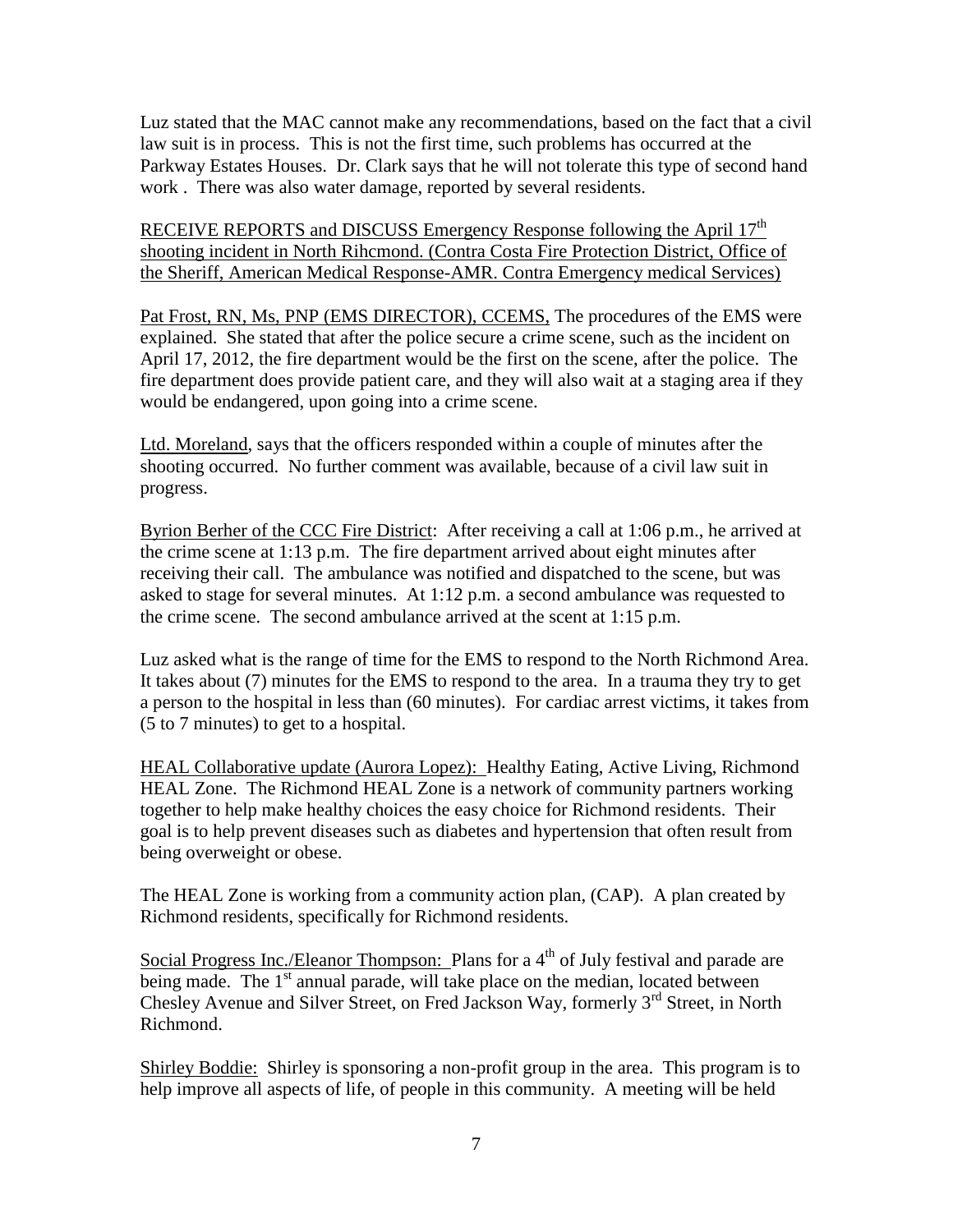July 21, 2012, at Shields and Reid Park.

CHDC/Don Gilmore: Janie Holland announces that we have the ongoing garbage voucher program. Residents are eligible to receive up to \$60.00 in garbage disposal vouchers.

Upcoming events: June 5, 2012/ Community Herbal Gardening (10 a.m. – 1:00 p.m. June 5, 2012/ Senior Day in Garden June 7, 2012/ Community Awareness Day.

Community Services Coordinator (Carla Orozco-mitigatin Fee-funded, NHNR There is a huge amount of overgrown weeds, in the North Richmond area. On Earth Day there was a massive beautification project in the N. R. area.

There is a free waste pick-up for the elderly (60 or older), in the N. R. area.

The sports programs consist of basketball and softball leagues.

#### **JULY 2012 LAW ENFORCEMENT AGENCY REPORTS (For June)** Ltd. Moreland/CC Sheriff's Department

| Police Reports/N.R       |  |
|--------------------------|--|
| Police Reports/W. County |  |
| Calls                    |  |

Four people were injured, due to drive by shootings. One of the shootings occurred on Giaramita Avenue. Another shooting occurred at the Lad Deltas Housing Authority Units.

J Team has made its appearance in the North Richmond Area. Due to the lost of funding, two deputy positions were lost in the area. In the short term, one position has been fullfilled. Officer Monroe's position is up in question. If his position is terminated, he will be relocated elsewhere within the Sheriff's Department. There will be a Mitigation Meeting, to be held next week, to discuss funding for the remaining of the fiscal year.

All of the shooters that were involved in the incidents have been identified. These shootings are gang violence, an ongoing feud that's been going on for quite some time. The Sheriff's Department and the City of Richmond Police Department, the District Attorney's Office, are all working together, to try and resolve these violent crimes.

We have the Cease Fire Groups, the ONS, CCisco, Vivien Feyer, etc. Most of these groups have not presented their programs to the MAC. They are being asked to step forward, and make a presentation to the MAC board. The MAC needs to be, recognized, and respected as being the governing board in the community.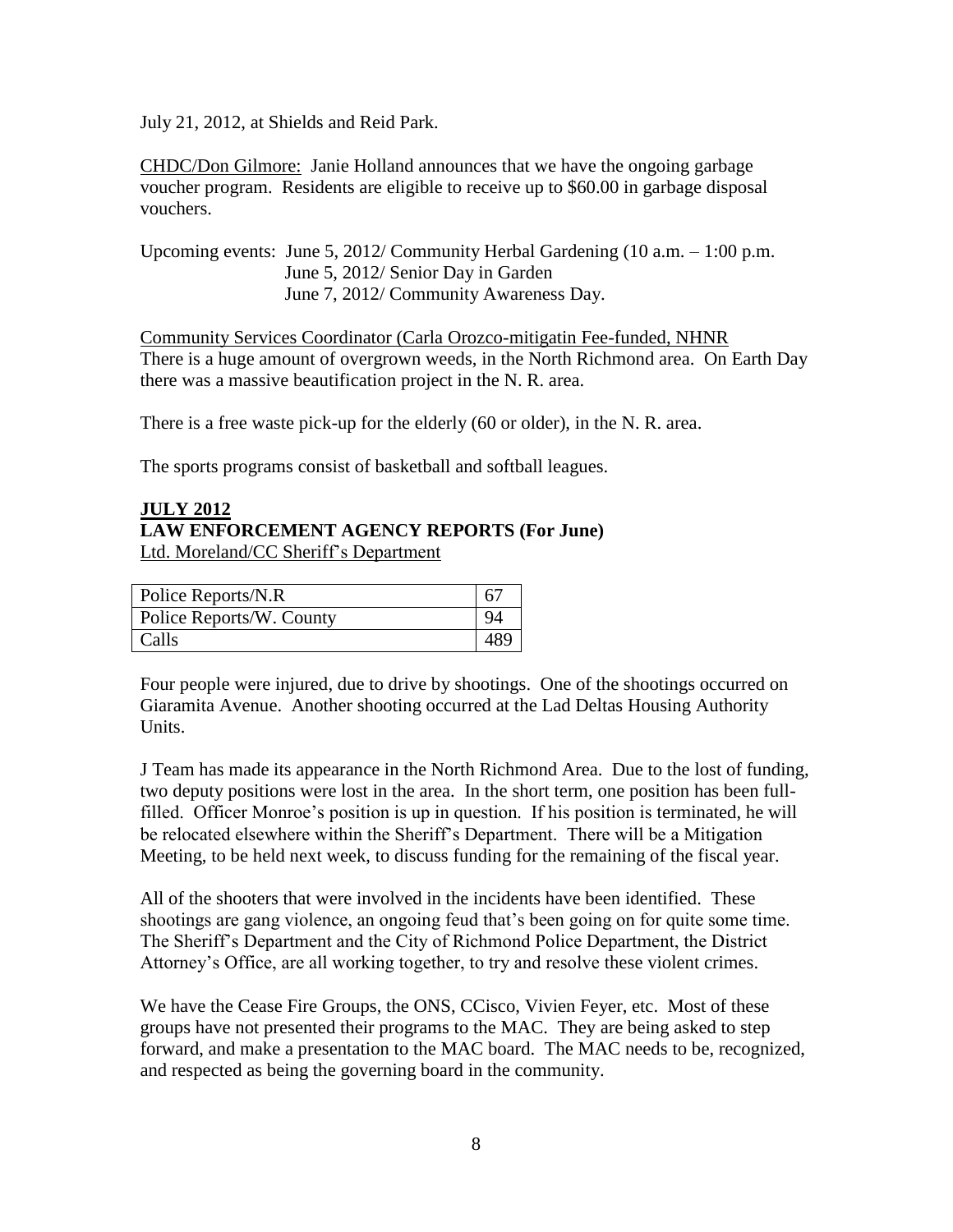Officer Canelo/Richmond Police Department:

| <b>Calls for Service</b> |  |
|--------------------------|--|
| Shooting                 |  |
| Shot spotter activation  |  |

A resident car was shot up, located at Duboce, Avenue. The shot spotter activation went off, as a result of the  $4<sup>th</sup>$  of July activities. The RPD works with the Sheriff's special Investigation Service.

Richmond Police Department has the special unit, entitled (BRAVO UNIT); they patrol mainly the Mac Donald Avenue and the Greenway area. North Richmond is also included in this Bravo Unit.

Peter Tiernan/Public employees Local #1, The West County Waste Water Treatment Plant is proposing to extend its operating hours during the night. This action will create un-staffed and un-manned working shifts. The union is opposed to the proposal. A hazard on the job site is possible. The plant has had problems in the past. At one point mishaps at the plant were constantly occurring. We do not want to repeat these errors in the future. Mr. Tierwan has been invited to the next MAC Meeting and will discuss the issue in more detail.

Alex Webster/North Richmond resident, was assaulted on 3/3/12, near his residence, on Fred Jackson Way, by the creek/bridge. He would like to acknowledge the CCC Sheriff's Department for responding, to the incident, so efficiently.

Annie King/SIT Site: recommends the CCC Sheriff's Department for doing a good job, In patrolling crime in the North Richmond Area. Ways and means are being looked into, as to how to stop the violence in North Richmond.

Charlene Harris/Mothers Against Senseless Killing: Charlene inquired about whether or not the cameras are in place.

Dr. Wendell Brunner/CCC Public Health Department: Dr. Brunner reports mainly on obesity. CCC has a high mortality rate, due to cancer, heart disease and stroke. Homicide is the top ten killer in this area. Homicide has a great impact on the youths that are growing up in this area.

Information on childhood obesity and its impact on the children were presented. What impacts health? Income and Education and Life's Expectancy by Race.

In San Pablo 52% of the  $5<sup>th</sup>$  graders are overweight. The adults are over weight by 25%. One of the key issues is sugar sweetened beverages.

Programs to combat obesity: Improved physical environment, promote health in the environment, more farmers markets; local retailers should promote healthy eating.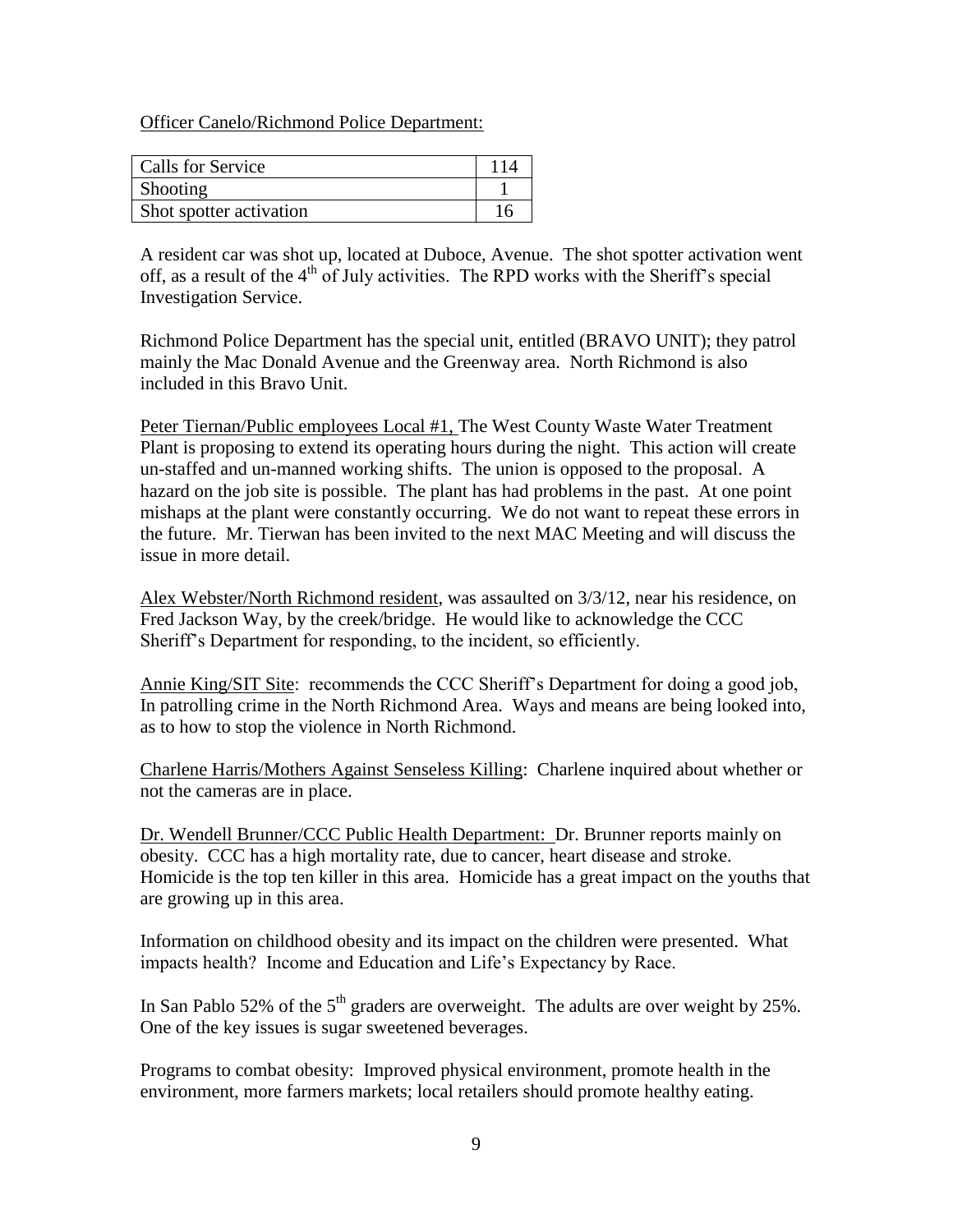The County is getting additional money to bring fresh produce to this area. Question: What defines obesity? Obesity is defined in a child by its height, weight and age. In an adult, it's defined by height and weight.

Adam Kruggel/CCISCO: Mr. Kruggel announces, Cease Fire walks every Friday in various neighborhoods. Meetings are on Fridays, at 7:00 p.m., New Hope Church, 321 Alamo, Ave. Richmond, CA. They also give condolence to families that are victims of crime. A pier support group is also offered to empower the parents that have been effective by crimes.

Healing Circles of Hope/Charlene Harris, Annie King, and Dr. Marsh, are also offering support to families that are victims of crime.

Luz Gomez/Supervisor John Gioia's Office: (In response to the cameras), cameras were purchased several years ago. They were put in place, there were technical problems. Now we need to get them up and running. There are three types of cameras, a fixed camera, the pan tilt zoom, and six flash cameras. Meetings are being held and are ongoing, to resolve the cameras problems.

August 1, 2012, (Spark Point), will host training on the CC Match Project. This program involves saving money toward the purchase of a house.

Public works will be doing re-surface work on the roadways in the area.

Dr. Clark would like an update on the CA Endowment Program, as to how will it affect our present and future programs. The MAC also needs a report on the successor or successors to the Redevelopment Agency.

Carla Oorzco/Mitigation Fee-funded, NHNR: Illegal dumping continues to be combated. The annual Willie spears Trash Pick Up, will be scheduled for August 2012. The Little League Baseball is coming to a close for the season. An award and appreciation banquet is in the planning stages. The Little League participated in various events this season, such as: The Beautification Project, ECO Workshops, and Community Gardens.

Bay Area Air Quality Management District Update, Jim Smith: The district is doing a lot of work at their head quarters. A Health Officer has been added to the Air Quality District.

## **SEPTEMBER 2012 LAW ENFORCEMENT AGENCY REPORTS (for August)** Lt. Jon Moreland/CCC Sheriff's Department

| Calls in N. R./West County |    |
|----------------------------|----|
| Reports                    | 65 |
| <b>Select Crimes</b>       | 70 |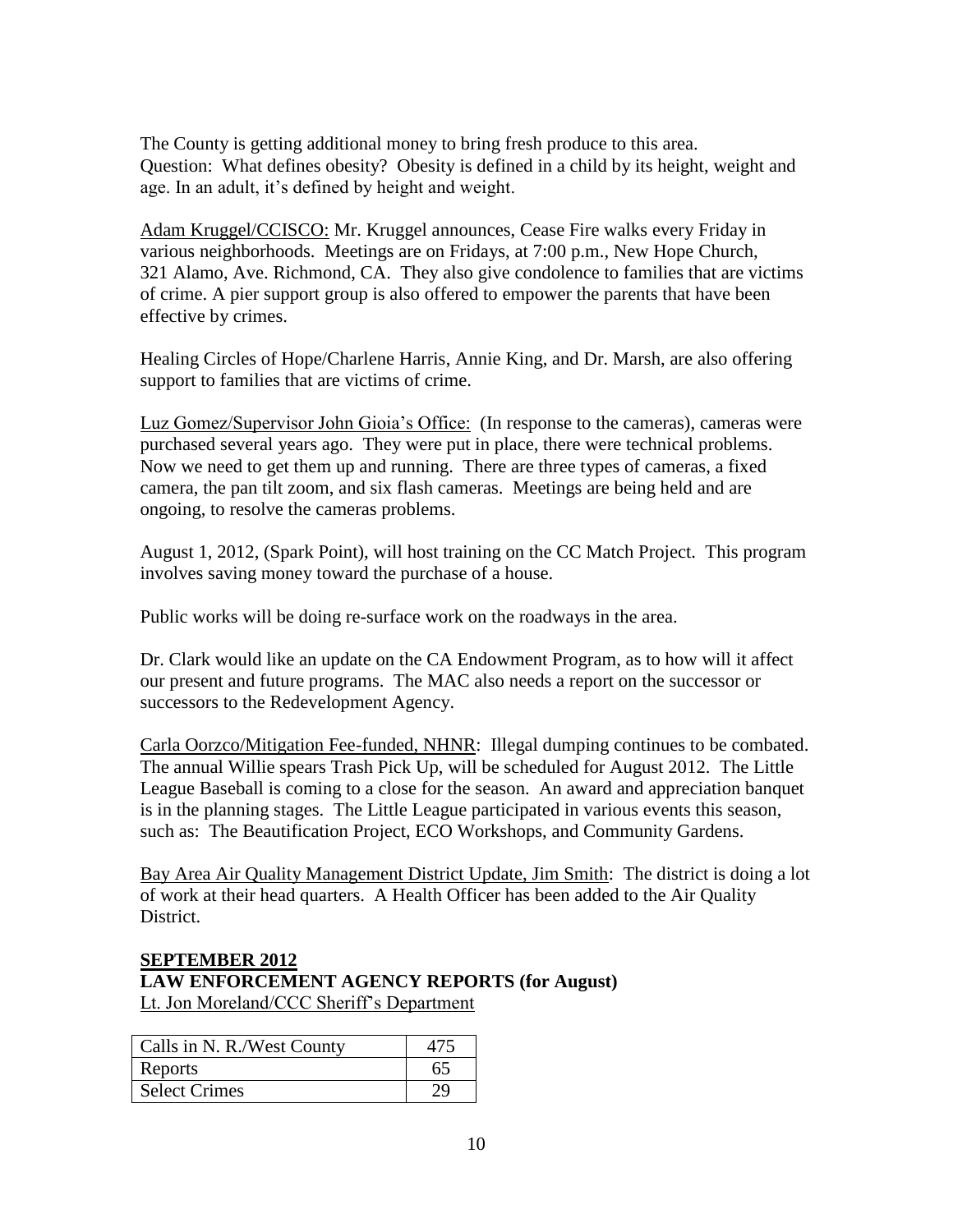| -<br>----- |  |
|------------|--|
|            |  |

There has been a spike in residential burglaries. The criminals are mainly juveniles. They are breaking into vacant units in the North Richmond area. Extra deputies have been assigned to work with the sheriff's, in the North Richmond area.

Officer Canelo/Richmond Police Department.

| <b>Calls for Service</b>            | 106 |
|-------------------------------------|-----|
| Traffic                             | 10  |
| <b>Residential Burglary</b>         |     |
| Robbery                             |     |
| Auto Thief's                        |     |
| <b>Battery Assaults</b>             |     |
| <b>Shoots Fired</b>                 |     |
| Man With Gun                        |     |
| Fights, loitering, missing juvenile |     |

Officer Canelo is thankful for the shoot spotters, one shoot was fired and the shoot spotter responded to it. During the month of October, there were fights, loitering, missing juveniles, and one man with a gun. The RPD still have the bicycle patrol in use, the unit is entitled the (Bravo Unit.)

Officer Gordon/California Highway Patrol

| <b>Vehicle Recovery</b>        |    |
|--------------------------------|----|
| Tickets, (Richmond Parkway)    |    |
| Tickets N. R. (mainly parking) | 43 |

Officer Gordon say's that, impounds will continue to go on. The parking tickets issued were for, street sweeping. On behalf of Supervisor John Gioia, and the MAC Board, we give our deepest condolences to the CHP, for the lost of there fellow officer, whom was killed in the line of duty.

Eleanor Thompson/Social Progress Inc., Eleanor hosted the Xmas Program last year in North Richmond, and would like to do it again this year. She's trying to get lighting on the median, located on Fred Jackson Way. Luz replied, that she would look into the issue.

Charlene Harris/Circle of Hope: Announces that she has started a youth program, located at the Youth Empowerment Center in the Las Deltas Housing Complex. However the youth attend the program, are coming to the meetings under the influence of drugs. The outcome of the program does not look to good.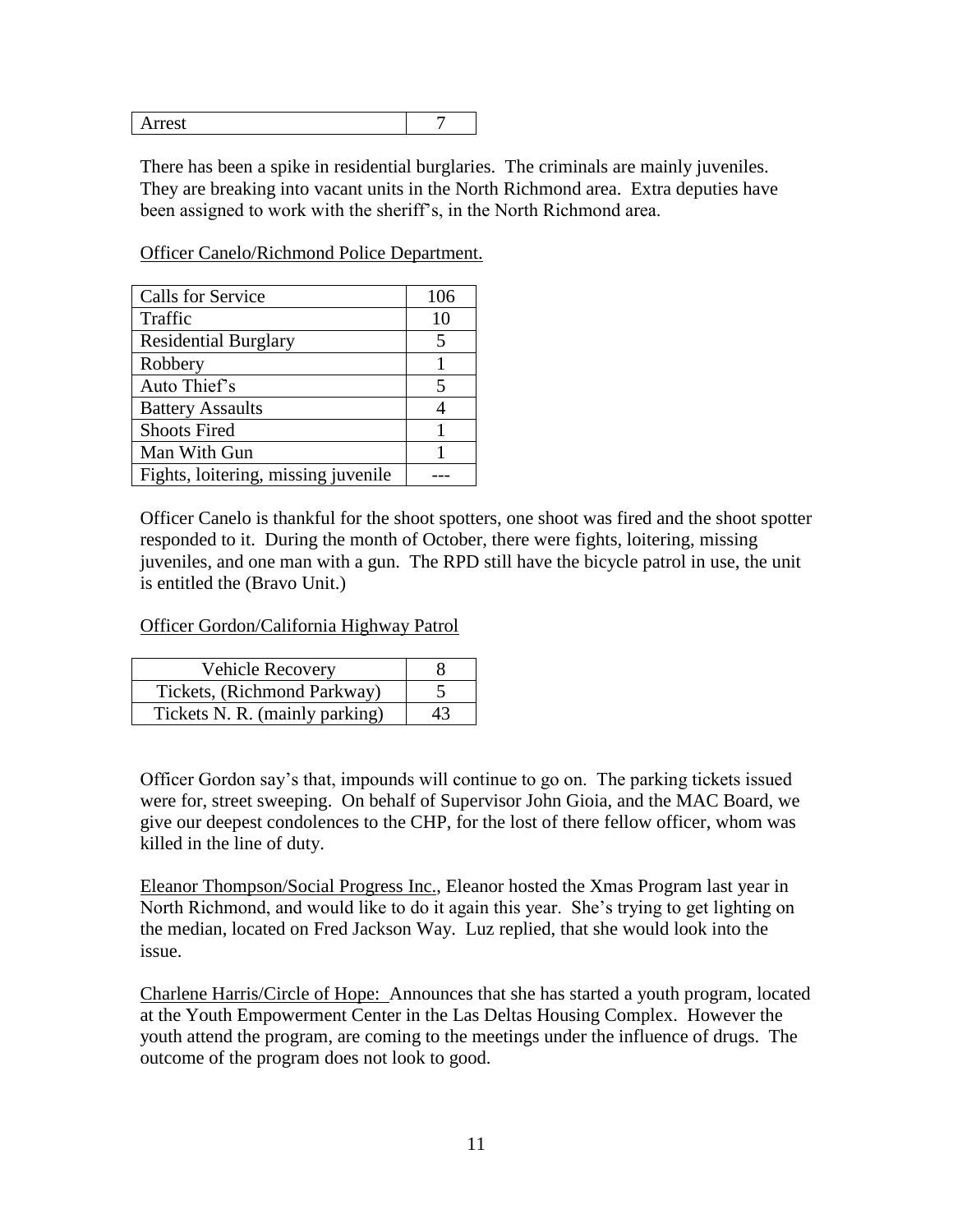Charlene is sharing a program with Carla Orozo. They have taken youths on several excursions. They attended the A's game and plan on going to the Oakland Zoo, and to the Great America.

Dorothy Houston/Resident Richmond Parkway: Mrs. Houston has a problem with the stop light, at the intersection of Gertrude and Richmond Parkway. There have been several complaints about the light over the years. This problem should be addressed to the

County Public Works Department.

Diane Aranda/The California Endowment: Healthy Richmond Update: A project about building healthy communities, in Richmond and East Oakland. The plan was finalized in July 2010. Bay Area List and CHDC are the host agencies. The number of participants, who help put the program together were  $(1,700)$  people. Out of those participants a  $(25)$ member steering committee was created.

Walt Gil/Chevron Refinery Fire: Chevron will be issuing a report on the cause of the August 2012, fire in the near future. It may take up to six months to figure out exactly what happened, to cause the fire. BAAQD will be imposing higher standards of air quality and toxic emission rules. A claim center is open in downtown Richmond, for those wishing to file a claim. A claim office was temporarily opened in the North Richmond.

Walt Gil/Chevron Refinery Fire: Toxic waste was released into the air the day of the fire; it is not sure as to what lever. The smoke from the fire was not life threatening. The ground monitors were not working, at the time of the fire. BAAQD will be installing (3), new monitors along the refinery's fence line. Three community monitors will be installed in the various communities. Atchison Village, Central and North Richmond. Up-coming meetings about the fire, will be hosted at Shields and Reid Park, and Richmond Memorial Auditorium.

Tony Semenza/CAER: Mr. Semenza presentation is on the Shelter in Place System. The system has never worked properly. CAER will be working with Chevron Refinery, gathering data on the recent fire. A closer look will be taken into the functions and malfunctions of the Shelter in Place System. Citizen groups may come back into the picture, to help monitor Chevron's toxic emissions, groups such as the Bucket Brigade.

Tammisha Walker/CISCO: Ceasefire walks are conducted every Friday night, in different parts of the Richmond Communities. Pastor Bernstein has been going to the office of Neighborhood of Safety working with them. The Safe Return Team realizes that they are not ready to serve the men and women that are being released form prison. Marwan emery is a new member of the Safe Return Team. Ceasefire will walk in the community of October 4, 2012. A recent activity was the opposition of the Sheriff's Department, pertaining to the expansion of the West County Detention Facility. Momentarily the plans are on hold, until further decisions can be made.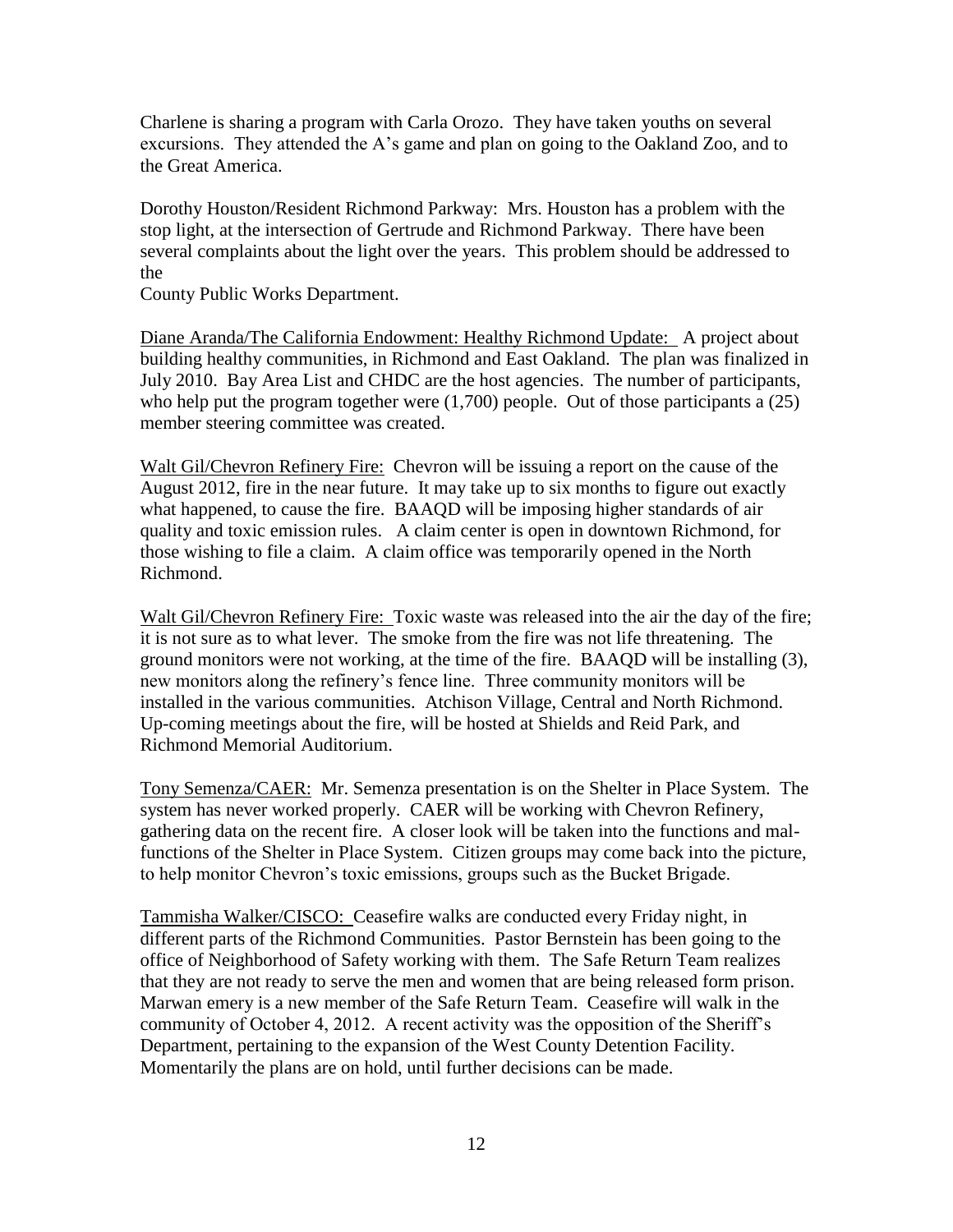Luz Gomez, Supervisor John Gioia's Office: Luz presents a special award to long time North Richmond resident, Joe Pulido. Mr. Pulido has been active in the community for years. He has been the sole, photographer for the North Richmond Green Programs. Joe say's that Neighborhood House gave him his start and opportunity in life. He came up through the programs, he also worked for the U C Berkeley, and is very grateful to this community. Luz invites everyone to come out to the town hall meeting that will be hosted by Chevron Refinery, on Monday, September 24, 2012, at Richmond City Hall.

Janie Holland/CHDC: Janie is asking residents of the are to take advantage of the dump vouchers. The vouchers are being offered to all residents, for free trash removal, of dumping. If we don't use this program, it will go away. You may contact Janie at (510) 412-9290, or (510) 307-5747.

Carla Orozco/Mitigation Fee-funded, NHNR: The Willie Spears, annual clean-up day was a great success. The Green Neighborhood banners are being replaced. NHNR is hosting a fish fry/car wash: September 22, 2012, at 10:00 a.m. / NHNR, 820 23<sup>rd</sup> Street, Richmond, CA.

#### **OCTOBER 2012**

LAW ENFORCEMENT AGENCY REPORTS - SEPTEMBER 2012 Lt. Jon Moreland/CCC Sheriff's Department

| Calls                |  |
|----------------------|--|
| Reports              |  |
| <b>Select Crimes</b> |  |
| Arrests              |  |
| <b>Burglary</b>      |  |

Violent crime has died down, due to the extra effort put in by the City of Richmond, and the Sheriff's Department working together, to combat crime in the area.

Officer Monroe, works the ill-legal mitigation dumping program. The program is quite a success, congratulations to Officer Monroe, for performing such a good job.

The redesign of the prison expansion program, is on hold for the moment. The pacific plan for the realignment of prisoners is having an effect on the surrounding communities. To stop over flow of new releases into the community, more beds and housing of inmates has been added to the West County Facility.

Officer Canelo/Richmond Police Department

| Calls for Service         |  |
|---------------------------|--|
| Burglary                  |  |
| Shooting                  |  |
| <b>Strong Arm Robbery</b> |  |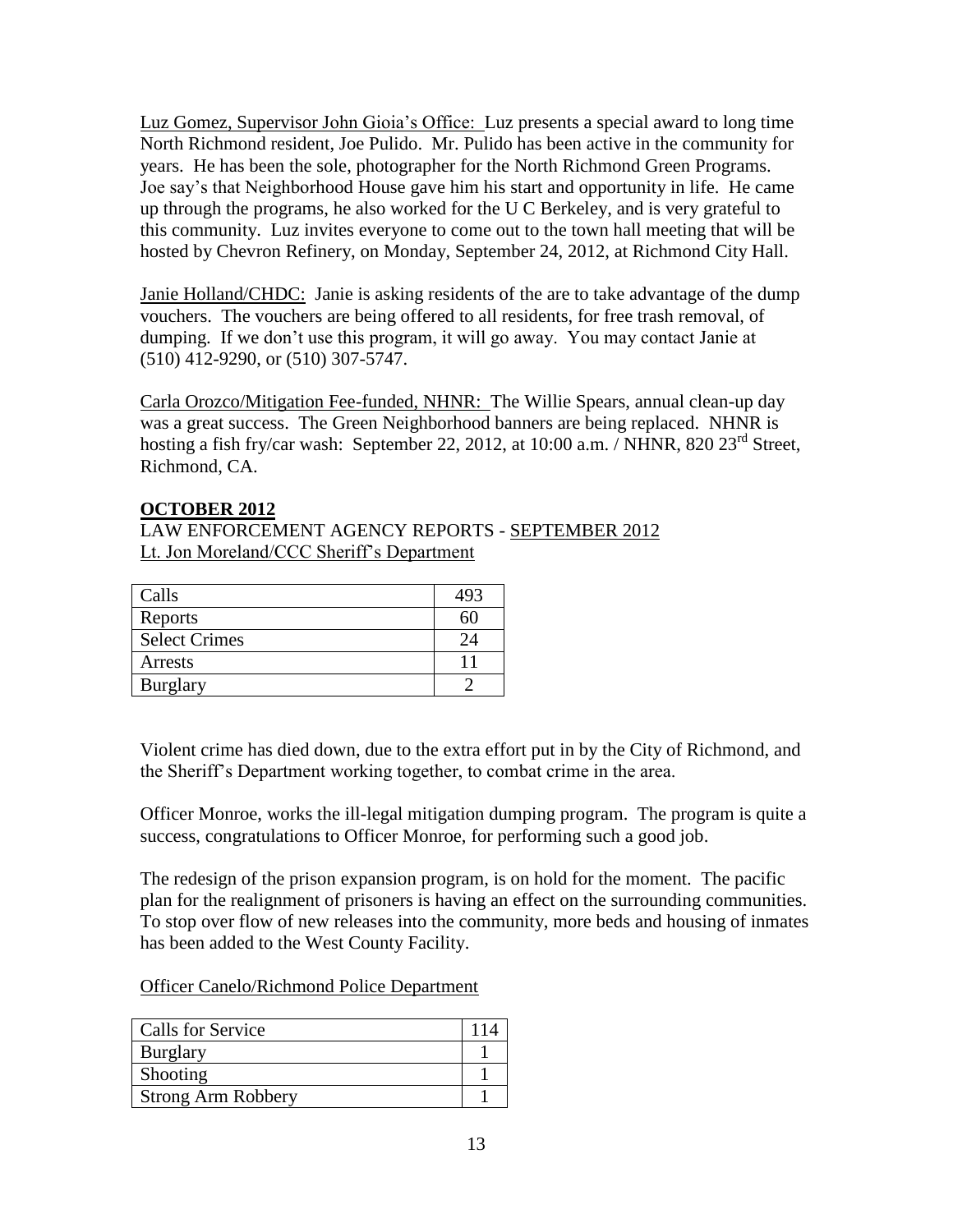|  | -<br>---<br>- |  |
|--|---------------|--|
|--|---------------|--|

There were numerous calls for alarms going off, security checks, follow-ups, extra patrols, and medical calls. The shooting occurred at, Chesley Avenue and Gertrude Ave. The strong arm robbery happened by the Shield's and Reid Community Center.

Officer Monroe has been working with the recycle companies in the area, on the issue of stolen fences in the area. Fences are being stolen mainly in the area of the Richmond Baseball Field.

Officer Monroe, works the ill-legal mitigation dumping program. The program is quite a success, congratulations to Officer Monroe, for performing such a good job.

There has been an increased interest in stopping crime in the Las Deltas Housing Authority Units, due to the increase in loitering, and vandalism of vacant units.

The Realignment of Prisoners Program is having an effect on the surrounding communities. In order to stop the over flow of new releases into the community, more beds and housing of inmates has been added to the West County Facility.

The Reach Organization, will be participating with the Sheriff's Department to resolve some of the existing problems, that the program is experiencing

Yes: Youth Enrichment Strategies – Walk 2 Nature (Demetria Saunders) A Walk to Nature, Saturday, October 27<sup>th</sup>, 9:00 a.m., to 3:00 p.m., Get outdoors and practice good health by joining your Richmond Community in a walk to Miller Knox Regional Shoreline in Point Richmond. There will be lunch, games, fun activities and more await you at the shore.

Local 1 Wastewater District Update (Peter Tiernan): Public employees Union, Local One is in a labor dispute with West County Wastewater District over contract terms and conditions. A proposed unattended shifts at the West County Treatment Facility, located off the Richmond Parkway at Pittsburg Ave. North Richmond would have a direct impact if something goes wrong, if the plant have no employees on the site. The plant has always had around the clock staffing. Over the years, they have built a sound record of safe water treatment that could be in jeopardy.

The MAC Board members fully support the Local One, and backs them up 100%. For more information contact: Peter Tiernan at (510) 222-6700.

CHDC / Jannnie Holland: reports on the Disposal Vouchers, or Bulky Item Pick-up. Over the years, the community has not taken full advantage of the program. The program may be cancelled, due to lack of participation, by community residents. The vouchers are available to eligible households located within the NR Mitigation Funding Area. Community Servuces /Coordinator (Carla Orozco-Mitigation Fee-funded, NHNR)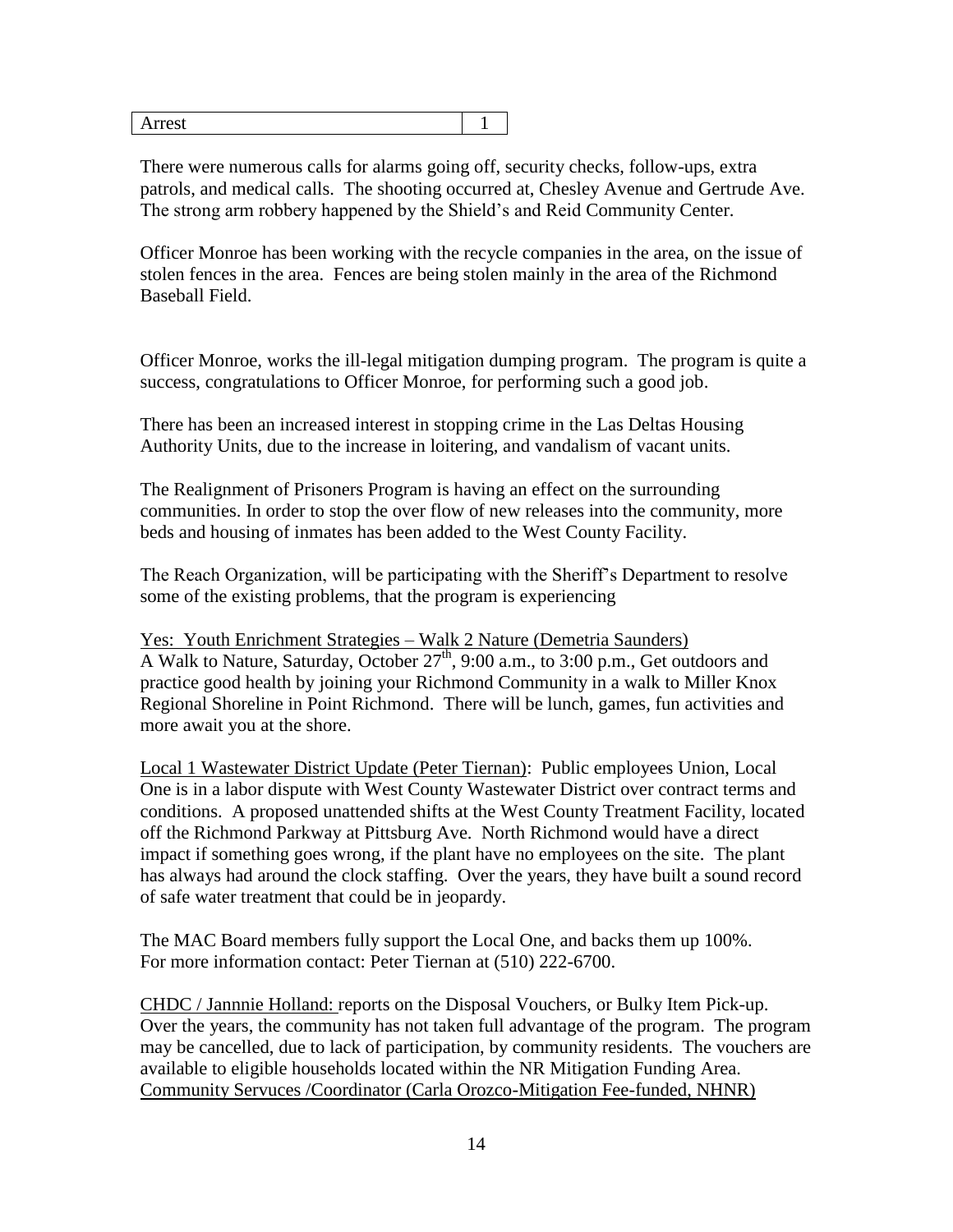Carla continues to work on the blithe in the North Richmond area. Illegal dumping issues are continuing to be addressed. A work shop is being offered: Richmond Build Free Workshop will be hosted on 10/22/12, for North Richmond residents. The event will be held at, Richmond Build 500  $23<sup>rd</sup>$  Street & Barrett Avenue. The time of the event is, 3:30 p.m. – 4:30 p.m. Job Readiness and Training will be offered.

Bay Area Air Quality Management District update, Jim Smith: Report in the wake of the Chevron Refinery Fire/ August 6, 2012. There is an on-going investigation of the fire. Response procedures are being developed. The entire air monitoring system is being reviewed. Prior to the fire the agency took emissions samples, at the refinery. The declining quality of the crude oil may be causing accidents at the refinery. Data should be provided on the quality of the crude oil. There should be cost recovery; the refinery needs to contribute money to the response emergency systems. The district will go to Sacramento, for legislative changes, fees should be increased from \$10,000 to \$25,000 a day, for refinery accidents. A plan is being created that will produce guidelines for people that work for the agency, (BAAQMD).

Dr. Henry Clark: Dr. Clark has been attending meetings, which are being sponsored by Chevron. The purpose of these meetings, Chevron plans to do a major economic development in the North Richmond Area. This project was proposed before the refinery fire. There are further meetings and work shops scheduled for the future.

CAER: Community Awareness & Emergency Response (Tony Semenza), will make a presentation in the near future.

## **NOVEMBER 2012**

**LAW ENFORCEMENT AGENCY REPORTS - NOVEMBER/DECEMBER 2011** Lieutenant Jon Moreland/CCC Sheriff's Department:

| Reports/November        | 65 |
|-------------------------|----|
| Reports/December        |    |
| Select Crimes/W. County |    |
| Arrest/Burglary         |    |
| <b>Property Crime</b>   |    |

The RPD, the CCC Sheriff's Department, and the District Attorney Office, are working together, in a combined effort to curtail crime in the area. Several arrest have been made, that may be related to some of the shootings that occurred over the summer in N. R.

The surveillance cameras are in the process of being reprogrammed. The cameras are designed to be mobile. Dr. Clark says that the cameras have been effective in the recording of people dumping garbage and also they have captured several individuals dumping dead corpuses.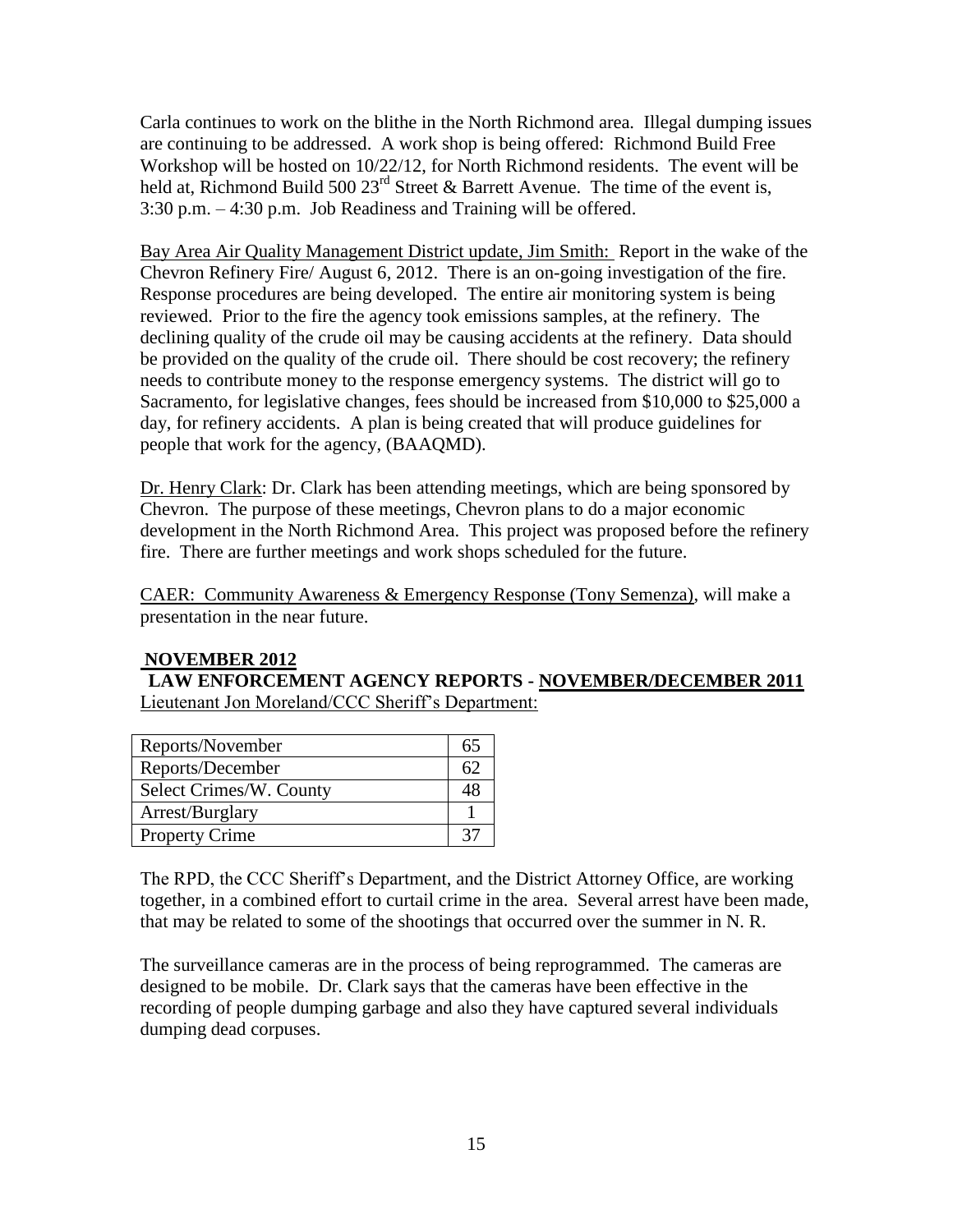There have been problems with un-friendly CCC Sheriff's in the area. Ltd. Moreland states that, the officers beat may change from day to day. There are good officers and there are bad officers. They are just like every day people, good one and bad ones.

### Officer Canelo/Richmond Police Department

Flyers will be available with the officer's names and their assignments and beats. The City of Richmond does have surveillance cameras in place. The City of Richmond officers, also work in conjunction with the CCC Sheriff's Department. The RPD rotates their officers on a continuous basis.

There was an increase of complaints about Sunset Market, located Chesley and 5<sup>th</sup> St. A vice unit back up is in the area working with alcohol enforcement coded.

J-Team is currently patrolling the North Richmond Area.

The resident deputy in this area will be working on curtailing crime in the Lad Deltas Housing Units.

Abandoned property located on,  $1<sup>st</sup>$  and Silver was weed abated by the County. The Mom and Pop's store was closed down, due to the sales of narcotics, and other illegal activities taking place on the premises.

Detective Llamas, Richmond Police Department, is part of the Special Gang Unit, the unit specializes in gang violence.

There is an up-rising in gang activity in the North, Central, and South areas of Richmond. A new gang entitled the "SWERVE"; they are responsible for the majority of the shootings, and crime in the city.

Urban Tilth-North Richmond Urban Agriculture update-Doria Robinson: Urban Tilt would like to start a program in North Richmond, adjacent to the Richmond Baseball Field. Urban Tilth cultivates agriculture in West Contra Costa schools, community-based organizations, government agencies, business, and individuals to develop the capacity to produce 5% of our own food supply.

The MAC recommended that Doria Robinson place herself on the up-coming agenda for January 2013, and to be prepared with more detailed information about the proposed project.

Luz Gomez, Supervisor John Gioia's Office : Luz reports on the, Richmond Preparedness Expo, Saturday, November 17, 2012, 10:00 a.m. to 3:00 p.m., Craneway pavilion 1414 S. Harbour Way, Richmond, CA.

The event is to prepare residents for disasters, such as earth quakes, fires, and other natural disasters.

The Annual Toy Drive, will be held at Verde School, December 14, 2012, From (11:00 a.m. to 1:00 p.m.).

Joe Wallace was re-elected to the A.C. Transit Board, for a second term.

Don Gilmore/CHDC: reports on the status of the development of Heritage Point, and the properties on Filbert Street. Next year more funding should be approved to move forward on these projects.